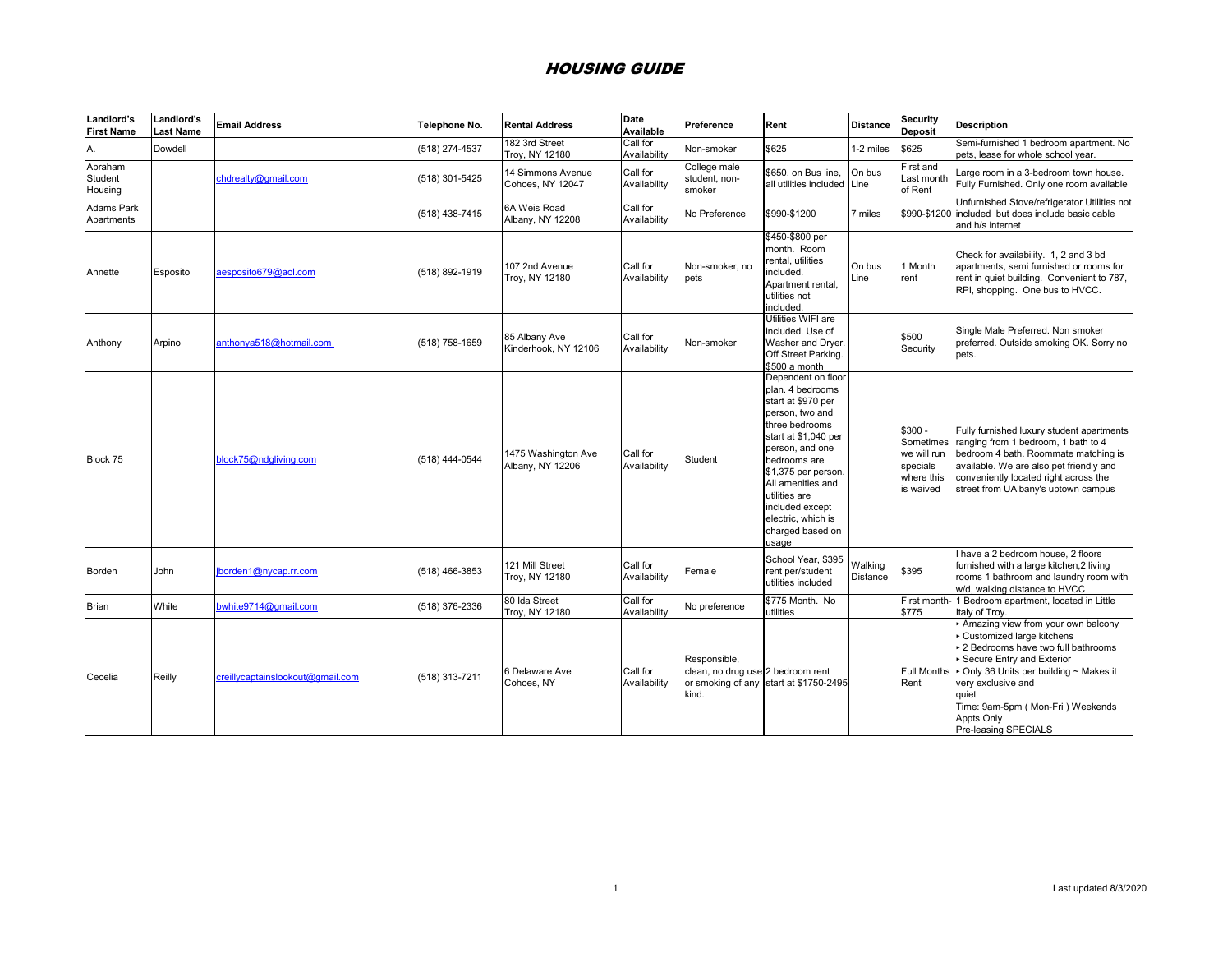| Landlord's<br><b>First Name</b>  | Landlord's<br><b>Last Name</b> | <b>Email Address</b>           | Telephone No.  | <b>Rental Address</b>                                      | Date<br>Available                                                                                                                        | Preference                                                                                                                                                                                                           | Rent                                                                                                                                                                                                                                                                                                                                                                        | <b>Distance</b>                           | Security<br>Deposit                        | <b>Description</b>                                                                                                                                                                                                                                                                                                                                                                                                                                                                                                                                                                                                                                  |
|----------------------------------|--------------------------------|--------------------------------|----------------|------------------------------------------------------------|------------------------------------------------------------------------------------------------------------------------------------------|----------------------------------------------------------------------------------------------------------------------------------------------------------------------------------------------------------------------|-----------------------------------------------------------------------------------------------------------------------------------------------------------------------------------------------------------------------------------------------------------------------------------------------------------------------------------------------------------------------------|-------------------------------------------|--------------------------------------------|-----------------------------------------------------------------------------------------------------------------------------------------------------------------------------------------------------------------------------------------------------------------------------------------------------------------------------------------------------------------------------------------------------------------------------------------------------------------------------------------------------------------------------------------------------------------------------------------------------------------------------------------------------|
| Colin                            | Sinnopte                       | nfo@fifteenthstreethousing.com | (814) 243-0558 | 2348 15th St<br>Troy, NY 12180                             | Any,<br>available to<br>any student<br>in Troy,<br>Albany<br>ectFor the<br>school year,<br>flexible with<br>summer.<br>early move<br>ins |                                                                                                                                                                                                                      | Starting at \$550<br>fully furnished,<br>includes cable.<br>internet, and<br>utilities. Studio<br>rooms up to 8<br>bedroom<br>apartments, New<br>luxury remodeled<br>units are 3<br>bedroom, start at<br>\$690 / bed, fully<br>furnished with<br>cable, unlimited<br>high-speed<br>internet,<br>washer/dryer in<br>each unit, includes<br>all utilities except<br>electric. | <b>Bus Line</b><br>Close to<br><b>RPI</b> | One<br>month's<br>rent                     | New Remodeled Units Include: Luxury 3<br>Bedroom Apartments, Fully Furnished,<br>Industrial themed, open concept, Raw<br>wood accents, neutral color scheme,<br>Stainless steel appliances, Full size<br>fridge, stove, and microwave, Kitchen<br>island with 3 stools, Generous cabinet<br>storage, Queen-size beds, End tables,<br>desk, chair, desk light, Open closets,<br>Couch and coffee table, Spacious walk in<br>shower, 3 personal sinks and vanities,<br>separate toilet area, Washer and dryer in<br>each unit, 50" Flat Screen Smart TV with<br>Cable, Unlimited high-speed Wireless<br>Internet, Utilities included except electric. |
| Dan                              | Swint                          |                                | (518) 788-8083 | 228 Richfield St<br>Albany, NY                             | Call for<br>Availability                                                                                                                 | Male or female<br>non smoker                                                                                                                                                                                         | \$1,300 w/o utilities.<br>No less than 1 yr<br>lease                                                                                                                                                                                                                                                                                                                        |                                           | \$1,500                                    | Unfurnished, 3 Bedrooms, Living Room,<br>Dining Room, Kitchen, Gas Stove,<br>Dishwasher.                                                                                                                                                                                                                                                                                                                                                                                                                                                                                                                                                            |
| Debra                            | Forrester                      | mintygin@outlook.com           | (518) 986-4771 | Northside<br>Waterford, NY 12188                           | Call for<br>Availability                                                                                                                 | No smoking of<br>any kind. Apt. is<br>for ONE tenant.<br>Prefer respectful,<br>serious, mature<br>student. Parties in<br>apt. are NOT<br>welcomed, Solid<br>references are a<br>must. Landlord<br>lives in building. | \$830/month.<br>Includes hot water,<br>basic cable.<br>Electric paid by<br>tenant.                                                                                                                                                                                                                                                                                          |                                           | \$500                                      | Lower level of raised ranch private home.<br>Modern and bright. Dead end street. 1/2<br>mile to I787. 15 minutes to HVCC door to<br>door. Apartment is 3 rooms with a daybed<br>in the LR-new mattress. Full kitchen new<br>appliances including dishwasher,<br>Living/Rm- Bedroom combo (STUDIO<br>APT) Full modern bathroom, Walk in<br>Closets, Lots of cabinets. Furnished with<br>new and modern furniture. Students bring<br>computer and clothing, linens. Private off<br>street parking. Laundromat 3 blocks from<br>apt. No pets. Dead end quiet street.                                                                                   |
| Denise                           | Hildenbrandt                   |                                | (518) 703-2043 | 161 Saratoga Avenue<br>Saratoga, NY 12188                  | Call for<br>Availability                                                                                                                 | QUIET, student,<br>non smoker, no<br>parties!                                                                                                                                                                        | \$550 a month per<br>roomer                                                                                                                                                                                                                                                                                                                                                 | 40 minutes \$550                          |                                            | Unfurnished room & another room,<br>everything included                                                                                                                                                                                                                                                                                                                                                                                                                                                                                                                                                                                             |
| Dorina                           | Guadalupe                      | quadad4@yahoo.com              | (518) 331-6406 | 123 Gillette Ave.<br>Troy, NY 12180                        | Call for<br>Availability                                                                                                                 | Non-smoker, male \$700                                                                                                                                                                                               |                                                                                                                                                                                                                                                                                                                                                                             |                                           | \$700                                      | 1-2 year lease. One bedroom<br>furnishings.                                                                                                                                                                                                                                                                                                                                                                                                                                                                                                                                                                                                         |
| East Side<br>Terrace             |                                | ourtney@teton.management       | (518) 424-6062 | 110-116 Project Rd<br>Troy, NY 12180                       | Call for<br>Availability                                                                                                                 | No smoking                                                                                                                                                                                                           | \$890                                                                                                                                                                                                                                                                                                                                                                       | 4 miles<br>from<br><b>HVCC</b>            | \$890                                      | Off-street parking, Coin Op Laundry,<br>Central Air.<br>Application Fee: \$25<br>Cats allowed<br>Small dogs allowed                                                                                                                                                                                                                                                                                                                                                                                                                                                                                                                                 |
| Emilio P.                        | Genzano                        |                                | (518) 928-3342 | 2327 16th Street<br>Troy, NY 12180                         | Call for<br>Availability                                                                                                                 | <b>Male Student</b>                                                                                                                                                                                                  | \$400 per room                                                                                                                                                                                                                                                                                                                                                              | 6.4 miles                                 | \$400 per<br>student,<br>ease.<br>ecquired | 3 bedroom apartment, one bath, utilities<br>not included                                                                                                                                                                                                                                                                                                                                                                                                                                                                                                                                                                                            |
| Empire<br>Property<br>Managament |                                | upportteamepm@gmail.com        | (518) 432-7368 | Multiple apartments<br>available. Call for<br>availability | Call for<br>Availability                                                                                                                 | Non-smoker                                                                                                                                                                                                           | Call for availability                                                                                                                                                                                                                                                                                                                                                       |                                           | Call for<br>availability                   | Call for details.                                                                                                                                                                                                                                                                                                                                                                                                                                                                                                                                                                                                                                   |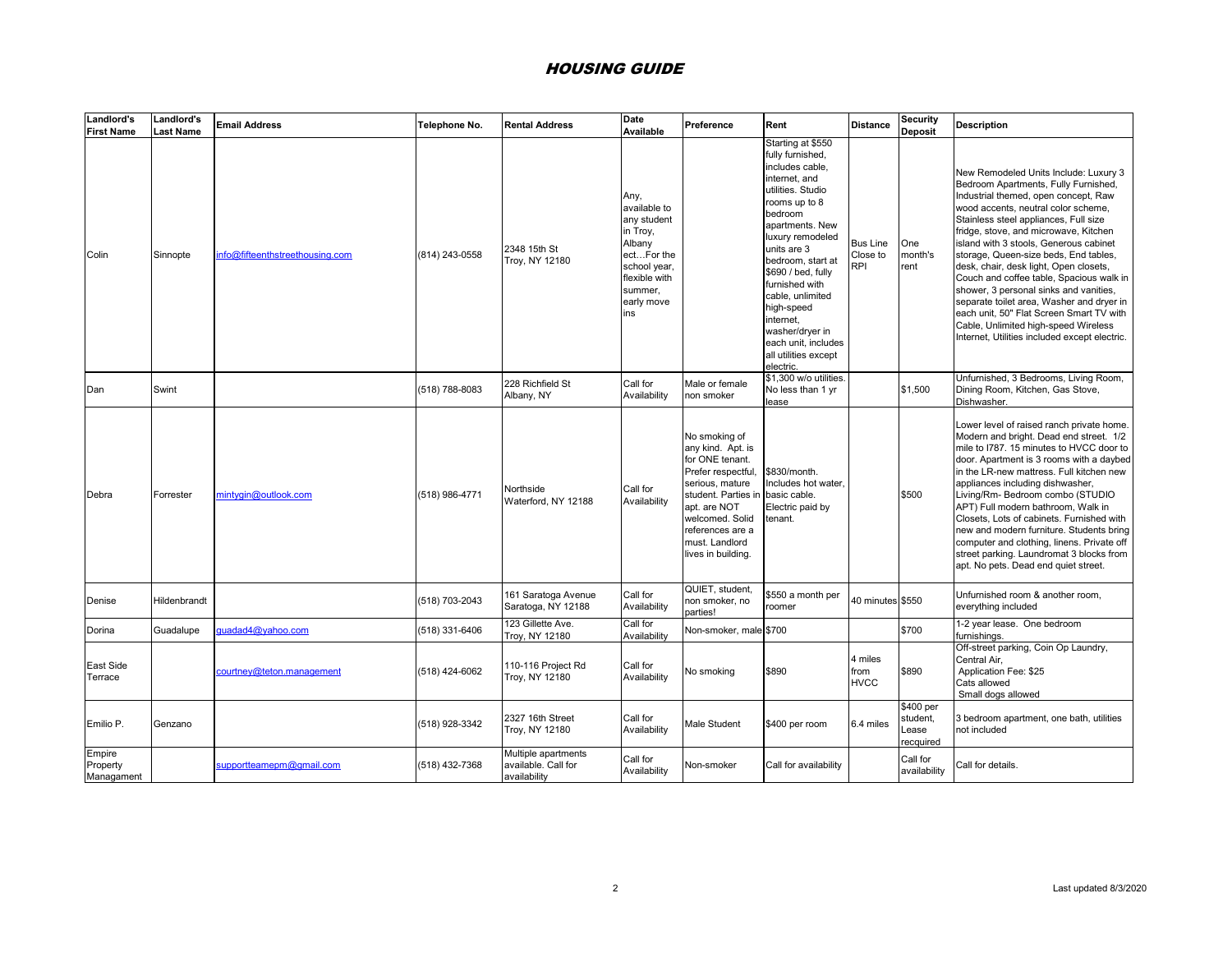| Landlord's<br><b>First Name</b>              | Landlord's<br><b>Last Name</b> | <b>Email Address</b>           | Telephone No.  | <b>Rental Address</b>                      | Date<br>Available        | Preference                                                           | Rent                                                                                                                                                                                                          | <b>Distance</b>             | <b>Security</b><br><b>Deposit</b>    | <b>Description</b>                                                                                                                                                                                                                                                                                                                                                                                                                                                                                                                                            |
|----------------------------------------------|--------------------------------|--------------------------------|----------------|--------------------------------------------|--------------------------|----------------------------------------------------------------------|---------------------------------------------------------------------------------------------------------------------------------------------------------------------------------------------------------------|-----------------------------|--------------------------------------|---------------------------------------------------------------------------------------------------------------------------------------------------------------------------------------------------------------------------------------------------------------------------------------------------------------------------------------------------------------------------------------------------------------------------------------------------------------------------------------------------------------------------------------------------------------|
| Eva                                          | Gueye                          | evague24@hotmail.com           | (518) 433-1068 | 187 2nd Ave<br>FL 1, Albany, NY            | Call for<br>Availability | Male or Female<br>non-smoker                                         | $$425$ a Month<br>Month to Month or<br>1 vear lease<br>Utilities all<br>included: Heat,<br>Cable ready.<br>Room, bed, table<br>chair                                                                          |                             | \$425                                | Secure, nice, clean apartment<br>Renting a room furnished<br>if you are interested please give a call<br>or email me for any question.                                                                                                                                                                                                                                                                                                                                                                                                                        |
| Gregory                                      | Bacher                         | meredith.bacher@gmail.com      | (802) 287-1316 | 11 Mechanic Street Troy,<br>New York 12180 | Call for<br>Availability | Security deposit is<br>first month in<br>advance & \$400<br>returned | Person M/F to<br>share a two<br>bedroom with 19 yr<br>old male. No inside<br>smoking. No pets.                                                                                                                |                             |                                      | Person to share a two bedroom.<br>completely modernized, apartment with a<br>19 yr/old male student, (our son) This<br>apartment is downstairs in a house that<br>we own. It has full w/c accessibility.<br>Appliances include dishwasher, built in<br>microwave, and washer & dryer in the<br>apartment. Wall to wall carpeting in living<br>room and what could be your bedroom.<br>The location is close enough to walk OR<br>a 5 min. drive to campus. Come take a<br>look and meet your new roommate. ph#<br>802-287-1316 to schedule almost<br>anytime. |
| <b>Highland Club</b><br>Apartments           |                                |                                | 518) 274-2600  | 20 Eastview Drive<br>Watervliet, NY 12189  | Call for<br>Availability | No Preference                                                        | \$800-\$950                                                                                                                                                                                                   |                             | 3-18 mont<br>lease. \$300<br>deposit | Unfurnished Utilities not included. No<br>application fee.                                                                                                                                                                                                                                                                                                                                                                                                                                                                                                    |
| Historic<br><b>Ardsley Apt</b><br>Residences |                                | mamt@historicardslev.com       | (518) 274-6605 | 198 Pawling Ave.<br><b>Troy NY 12180</b>   | Call for<br>Availability | historicardsley.co<br>m                                              | Varies on size<br>\$900-\$1600                                                                                                                                                                                | 2.2 miles<br>from<br>campus | One month<br>rent                    | An elegant apt boutique about 7-8<br>minutes from HVCC.                                                                                                                                                                                                                                                                                                                                                                                                                                                                                                       |
| Hudson<br>Square<br>Apartments               |                                | eluberda@theprimecompanies.com | (518) 470-1075 | 1000 Hudson Square<br>Cohoes, NY 12047     | Call for<br>Availability | Non-smoking, pet<br>friendly                                         | Call for information.                                                                                                                                                                                         |                             | Call for<br>more<br>information      | <b>BRAND NEW construction</b><br>offering 1BR and 2BR units.<br>Quiet LIBRARY study areas!<br>State-of-the-art courtyard,<br>neighboring country club just<br>over 112th Street bridge Troy<br>Cohoes. Full size front load<br>washer & dryer in each unit.                                                                                                                                                                                                                                                                                                   |
| Jack                                         | Jordan                         | ackiordan426ci@gmail.com       | (518) 469-2015 | 6 Van Buren St.<br>Troy, NY 12180          | Call for<br>Availability | Quiet. No parties.                                                   | \$550 utilities not<br>included. Cats ok,<br>no dogs                                                                                                                                                          |                             | \$550                                | 1 bed + den (could be 2nd bed), laundry<br>room, w/d hookups, 1st floor, gas<br>baseboard heat, eat-in kitchen, stove,<br>fridge, newly renovated. Garage available<br>\$60/month                                                                                                                                                                                                                                                                                                                                                                             |
| James                                        | <b>Burton</b>                  | jburton6@hotmail.com           | (518) 225-2840 | 1599 Tibbits Ave<br>Troy, NY 12801         | Call for<br>Availability |                                                                      | Beautiful 11 BR<br>Home5 minutes<br>drive to campus.<br>Very safe family<br>neighborhood. Our<br>30th year. \$525<br>includes Utilities<br>and Fully<br>Furnished, Just<br>need Queen Size<br><b>Mattress</b> |                             | \$525                                | Beautiful 11 BR Home5 minutes drive to<br>campus. Very safe family neighborhood.<br>Our 30th year. 525 includes Utilities and<br>Fully Furnished. Just need Queen Size<br>Mattress                                                                                                                                                                                                                                                                                                                                                                            |
| Jaymes                                       | White                          | white3104@yahoo.com            | (518) 763-3300 | 363 1st Street<br>Troy, NY 12180           | Call for<br>Availability | Non-smoker                                                           | \$525(sm)-\$575 (lg)<br>one and two<br>bedroom units<br>available. Utilities<br>Included.                                                                                                                     | 2 miles                     | One montl<br>rent                    | This is a house share. House is<br>completely updated and features 3 bed,<br>2.5 bath, fenced in back yard, private<br>parking in back, internet, Direct-TV.<br>Lease term flexible.                                                                                                                                                                                                                                                                                                                                                                          |
| Jerome                                       | <b>Newkirk</b>                 |                                | (518) 229-0366 | 68 Saratoga Ave.<br>Waterford, NY          | Call for<br>Availability | No pets                                                              | \$850                                                                                                                                                                                                         | On Bus<br>Line              | \$1,000                              | Bedroom                                                                                                                                                                                                                                                                                                                                                                                                                                                                                                                                                       |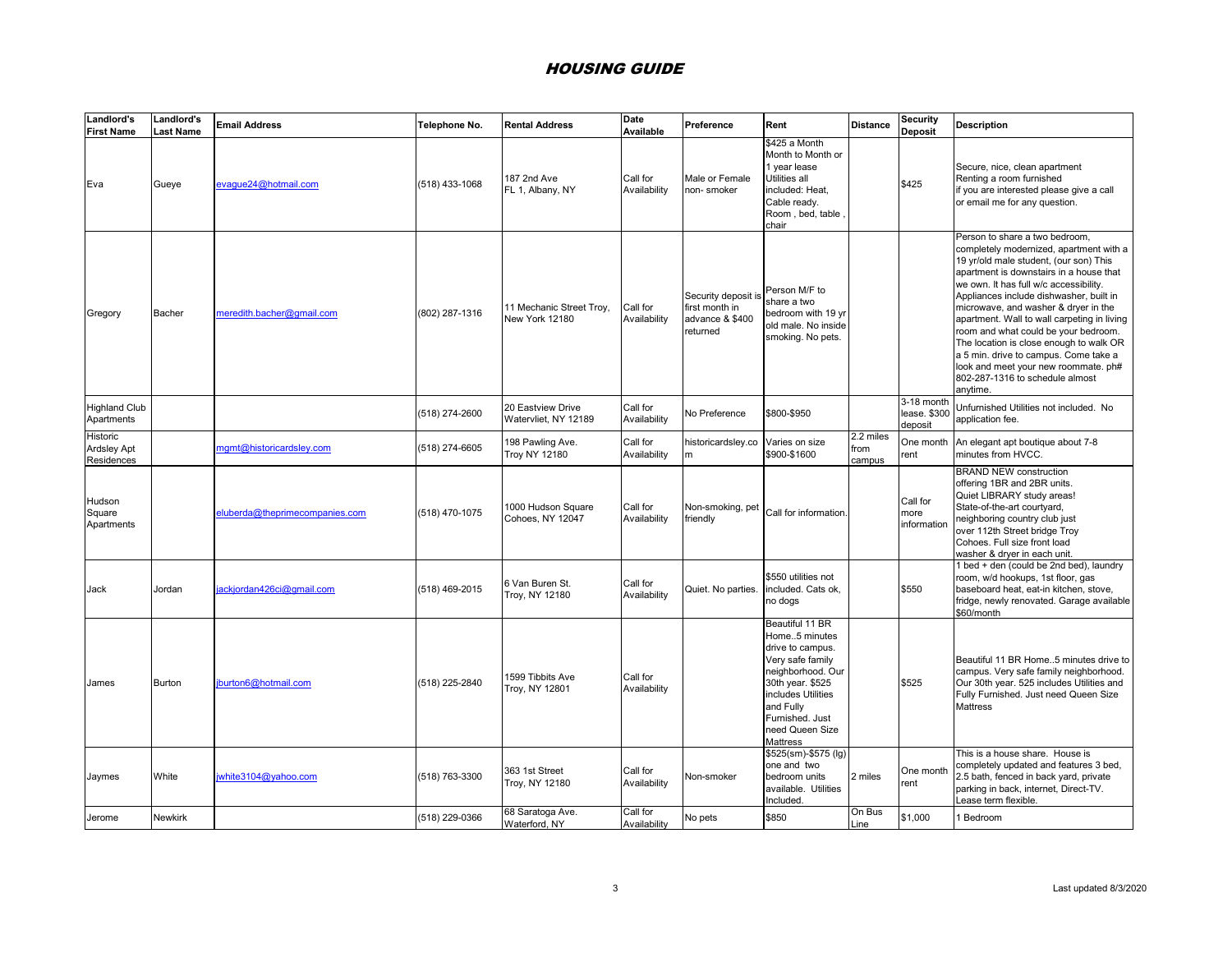| Landlord's<br><b>First Name</b> | Landlord's<br>Last Name | <b>Email Address</b>         | Telephone No.  | <b>Rental Address</b>                       | Date<br>Available        | Preference                                                                     | Rent                                                                     | <b>Distance</b>                                     | <b>Security</b><br><b>Deposit</b> | <b>Description</b>                                                                                                                                                                                                                                                                                                                                                                                                                                |
|---------------------------------|-------------------------|------------------------------|----------------|---------------------------------------------|--------------------------|--------------------------------------------------------------------------------|--------------------------------------------------------------------------|-----------------------------------------------------|-----------------------------------|---------------------------------------------------------------------------------------------------------------------------------------------------------------------------------------------------------------------------------------------------------------------------------------------------------------------------------------------------------------------------------------------------------------------------------------------------|
| Joan                            | Naylor                  | haylor.joan@yahoo.com        | 518) 674-0994  | 563 Fourth Street<br>Troy, NY 12180         | Call for<br>Availability | Non-smoker                                                                     | \$600 includes hot<br>water                                              |                                                     | \$600                             | Completely remodeled, laundry room w/<br>washer, dryer. 1st floor, ample parking,<br>no pets, cable hook up, BR, BA, LR, KIT,<br>Office. Washer/Dryer                                                                                                                                                                                                                                                                                             |
| John                            | Borden                  | borden1@nycap.rr.com         | (518) 466-3853 | 121 Mill Street<br>Troy, NY 12180           | Call for<br>Availability | Female, non<br>smoker ouiet                                                    | \$395                                                                    |                                                     | \$395                             | 3 bedroom house, large kitchen, 2large<br>living rooms, bathroom, w/d                                                                                                                                                                                                                                                                                                                                                                             |
| Joshua                          | Hurwitz                 | jolarealty@gmail.com         | 888) 326-9984  | 206 Highmount Ave.<br>Upper Nyack, NY 10960 | Call for<br>Availability |                                                                                | \$1,200                                                                  |                                                     |                                   | We are offering a spacious, affordable, 3-<br>bedroom apartment. It is partially-<br>furnished, and includes a washer and<br>dryer. It is conveniently located less than<br>15 minutes from Hudson Valley<br>Community College, 3 blocks from<br>Samaritan Hospital, and 5 minutes from<br>the historic downtown area.                                                                                                                            |
| Judy                            | Wood                    |                              | 518) 376-8666  | 2 Bloomingrove Drive<br>Troy, NY 12180      | Call for<br>Availability | Male, no pets.<br>Football players                                             | Contact Landlord<br>Electric/water/heat<br>included                      | 2 bus<br>ines/<br>walking<br>distance to<br>school. | One Month                         | Great location across from school, 2 bus<br>routes, private parking, safe, quiet<br>neighborhood. 10 month lease. Private<br>enterance, large kitchen. Dishwasher,<br>washer/dryer                                                                                                                                                                                                                                                                |
| Kellie                          | Perez-Allen             | cellie.allen@ugoc.com        | 518) 579-5115  | 100 Morrison Ave<br>Troy, NY 12180          | Call for<br>Availability | College Students!                                                              |                                                                          |                                                     | School year                       | All-inclusive utilities (inc.cable & internet/<br>Wi-Fi) High speed internet Central Heat<br>and Air Conditioning including Laundry<br>room                                                                                                                                                                                                                                                                                                       |
| Linda                           | Dallas                  |                              | (518) 235-2971 | 464 7th Avenue<br>Troy, NY 12182            | Call for<br>Availability | Female/Male                                                                    | \$800                                                                    | 5 miles                                             | \$800                             | BR in private home Furnished<br>Utilities included                                                                                                                                                                                                                                                                                                                                                                                                |
| Lisa                            | Nolan                   | riverviewgardens@verizon.net | (518) 274-8662 | 182E Delaware Ave<br>Troy, NY 12180         | Call for<br>Availability | n/a                                                                            | \$759-Summer<br>Special, Includes<br>heat, hot water and<br>cooking gas. |                                                     | Call for<br>more<br>information   | Our smaller one bedroom is<br>approximately 550 square feet with a<br>separate bedroom and a combined<br>kitchen living room area. Laundry on<br>premises as well as off street parking and<br>walking distance to bus line (about 2<br>blocks). We are within 2-3 miles of<br>HVCC. In addition we also have other<br>larger one bedroom apartments; one<br>bedroom with den(office) and two<br>bedroom two bath; ranging from \$875-<br>\$1025. |
| Maury                           | Kimmel                  | nkimmel@nycap.rr.com         | (518) 961-0060 | 6 and 45 14th Street<br>Troy, NY 12180      | Call for<br>Availability | 12 month lease                                                                 | \$400 per room,<br>utilities not<br>ncluded                              | On busline                                          | Call for<br>more<br>nformation    | Call for details                                                                                                                                                                                                                                                                                                                                                                                                                                  |
| Michael                         | Kitner                  | sitnerenterprises@gmail.com  | 518) 505-8790  | 70 Elm Street<br>Troy, NY 12180             | Call for<br>Availability |                                                                                | \$650                                                                    |                                                     | \$650                             | \$650/mo. Includes all utilities: electric,<br>heat, hot water, laundry, and off street<br>parking.                                                                                                                                                                                                                                                                                                                                               |
| Mike                            | De Socio                | nike@mikedesocio.com         | 732) 610-8493  | 544 1st Street<br>Troy, NY 12180            | Call for<br>Availability | Non-smoker, no<br>pets. This unit is<br>person looking for<br>their own space. | perfect for a single \$775 plus utilities.                               |                                                     | One<br>month's<br>rent.           | This first-floor unit is perfect for a single<br>person who needs an efficient space and<br>easy access to HVCC, while still being a<br>part of Troy's vibrant cultural scene                                                                                                                                                                                                                                                                     |
| Patrick                         | White                   | patrickwhite006@outlook.com  | (415) 630-7395 | 501 Broadway<br>Troy, NY 12180              | Call for<br>Availability |                                                                                | \$1,200                                                                  |                                                     | \$1,200                           | The ENTIRE apartment is YOURS, This<br>Furnished one bedroom Apartment was<br>recently RENOVATED and features NEW<br>APPLIANCES -- FULLY functional<br>kitchen with gas stove, cooking utensils,<br>microwave, crock pot (rice cooker),<br>toaster, coffee maker, fridge, etc.                                                                                                                                                                    |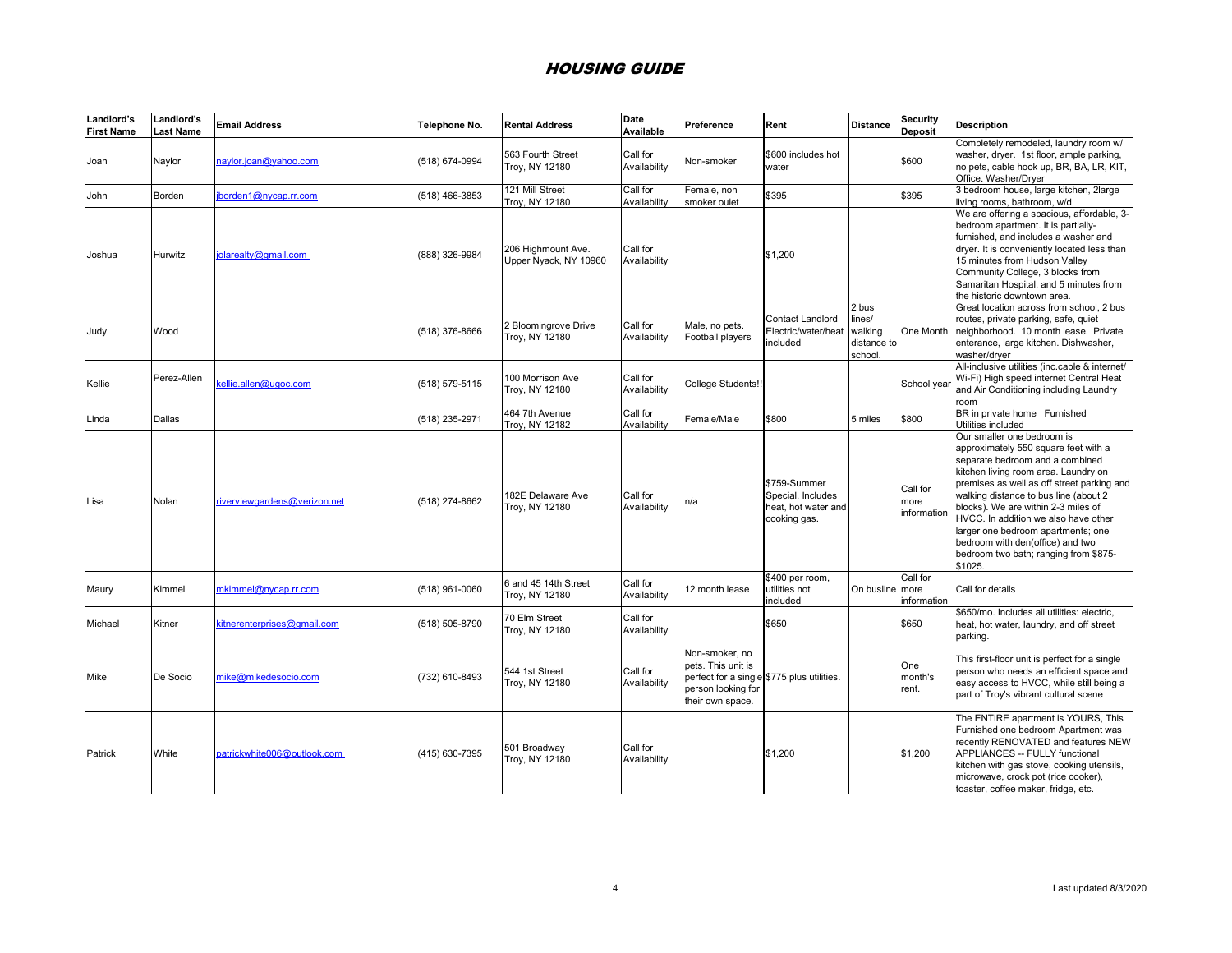| Landlord's<br><b>First Name</b>                  | Landlord's<br><b>Last Name</b> | <b>Email Address</b>                   | Telephone No.  | <b>Rental Address</b>                                                | <b>Date</b><br>Available | Preference                                    | Rent                                                                                                                | <b>Distance</b>                                    | <b>Security</b><br><b>Deposit</b>           | <b>Description</b>                                                                                                                                                                                                                                                                                                                                                                                                                                               |
|--------------------------------------------------|--------------------------------|----------------------------------------|----------------|----------------------------------------------------------------------|--------------------------|-----------------------------------------------|---------------------------------------------------------------------------------------------------------------------|----------------------------------------------------|---------------------------------------------|------------------------------------------------------------------------------------------------------------------------------------------------------------------------------------------------------------------------------------------------------------------------------------------------------------------------------------------------------------------------------------------------------------------------------------------------------------------|
| Paul                                             | Flahive                        | equinoxcanada@yahoo.com                | (518) 237-5617 | 106th St<br>Troy, NY 12182                                           | Call for<br>Availability | Year Lease                                    | \$680                                                                                                               | On busline \$680                                   |                                             | 1 bedroom, living room/kitchen<br>combination. Bathroom with stand up<br>shower. Small room that can be used for<br>computer room or storage.                                                                                                                                                                                                                                                                                                                    |
| Rodion                                           | Loyfman                        | tripler16@hotmail.com                  | (518) 290-7232 | 36 Albion Ave<br>Albany, NY 12209                                    | Call for<br>Availability | Non-smoker.<br>clean.                         | Rent is \$950 and<br>utilities are<br>separate, usually<br>approx. \$100                                            |                                                    | \$950                                       | Located next to a park, school and a<br>shopping plaza on a quiet street off<br>Delaware Ave. Close to all major<br>attractions in Albany, close to I-787 and I-<br>87, on the bus line. Spacious bedrooms,<br>one car parking in the driveway and<br>plenty off street parking, washer and<br>dryer included. This is first floor unit,<br>owners lives upstairs. Absolutely no<br>smoking of any kind! Security Deposit<br>\$950 due on move in. Credit check. |
| Roundbrick<br>Apartments                         |                                | tacquisitions@gmail.com                | (518) 545-4776 | 276 Third Street<br>Troy, NY 12180                                   | Call for<br>Availability |                                               | \$995/month                                                                                                         |                                                    | \$995                                       | Open concept kitchen, 2 large bedrooms<br>with new carpets and large closets, new<br>appliances, fresh paint, washer and dryer<br>included. Photos on craigslist.                                                                                                                                                                                                                                                                                                |
| <b>Russell Sage</b><br>College                   |                                | esidencelife@sage.edu                  | (518) 244-2365 | 65 1st Street<br>Troy, NY 12180                                      | Call for<br>Availability | Female                                        | \$3215/semester for<br>double.<br>\$3635/semester for<br>single                                                     |                                                    |                                             | Includes internet and wi-fi, off street<br>parking, heat, electric, hot water, 24/7<br>Public Safety. Meal plans are also<br>available.                                                                                                                                                                                                                                                                                                                          |
| Ryan                                             | Vaine                          | yanvaine@yahoo.com                     | (802) 379-6426 | 327 Ontario Street<br>Albany, New York 12208<br><b>United States</b> | 9/1/2020                 | \$400                                         | Male is preferred,<br>but open to<br>females.                                                                       |                                                    |                                             | Rent is \$400/month. Hot water and trash<br>removal is included. Private bedroom,<br>and shared living room, bathroom, front<br>porch, and kitchen with 3 other male<br>roommates.                                                                                                                                                                                                                                                                               |
| Scott                                            | <b>Basiuk</b>                  |                                        | (518) 429-4875 | 9 Hawthorne Ave.<br>Troy, NY 12180                                   | Call for<br>Availability | Non-smoking, no<br>pets                       | \$1,275 for whole<br>floor                                                                                          | 2.6 miles                                          | \$1,275                                     | 3bed, 1bath, new windows and boiler.<br>driveway and garage. Appliances<br>provided, laundry in basement. On street<br>parking                                                                                                                                                                                                                                                                                                                                   |
| Scott                                            | Webber                         | webberscott@gmail.com                  | (518) 635-7275 | 211 4th Street<br>Troy, NY 12180                                     | Call for<br>Availability |                                               | \$1,200 for entire<br>apartment without<br>utilities, \$2000 with<br>utilities or \$600 per<br>room with utiilities |                                                    | First, last<br>and one<br>month<br>security | Background check for \$30 for each<br>applicant. Flexible lease terms. 4<br>bedroom one bath.                                                                                                                                                                                                                                                                                                                                                                    |
| The Valley<br>Green                              |                                | nfo@thevalleygreen.com                 | (518) 273-0313 | 25 Morrison Ave.<br>Troy, NY 12180                                   | Call for<br>Availability | Students only.<br>Lease June 2018<br>May 2019 | \$795 a month.<br>Includes heat, hot<br>water, gas,<br>internet, Direct TV                                          | $1/2$ mile<br>from<br>HVCC.<br>Walking<br>distance | One montl<br>refundable<br>deposit.         | Renovated one bedroom apartment with<br>br, ba, Ir and kitchen. Unfurnished and in<br>professionally managed, secured entry<br>building. Fitness and Laundry Rooms.                                                                                                                                                                                                                                                                                              |
| Towers on the<br>Hudson<br>Morgan<br>Communities |                                | christa.lubanski@morgancommunities.com | (518) 272-2270 | 2000 6th Avenue<br>Troy, NY 12180                                    | Call for<br>Availability |                                               | Studio \$1000, 1br<br>\$1050, 2 bed<br>\$1100                                                                       |                                                    | \$300                                       | Unfurnished. Several floor plans available<br>(studio, 1br, 2br). Pet friendly, some<br>breed restrictions apply. No application<br>fee. Month to month or one year lease.<br>Sewer and trash separate.                                                                                                                                                                                                                                                          |
| Valarie                                          | Della Rocco                    | dr9249@yahoo.com                       | (518) 526-4181 | 854 State Route 40<br>Melrose NY, 12180                              | 66 <sub>n</sub>          | Female - Non-<br>Smoker                       | \$500 Per Month.<br>Furnished Room in<br>Private Home.                                                              | 15-20<br>Minutes<br>rom<br>college                 | \$500<br>Security                           | Furnished bedroom in a private home. No<br>pets. Country setting, off street parking,<br>bedroom set, TV and laudry. Shared bath<br>and kitchen. Must be pet friendly, I have<br>pets                                                                                                                                                                                                                                                                            |
| Whaling<br>Properties                            |                                | al@whalingproperties.com               | (518) 424-6062 | Troy, NY 12180                                                       | Call for<br>Availability | No smoking                                    | \$850 utilities<br>included                                                                                         | 8 mi                                               | \$850                                       | Charming, secure brick schoolhouse<br>apartments.1 BR, heat, hot water, wiFi<br>included.                                                                                                                                                                                                                                                                                                                                                                        |